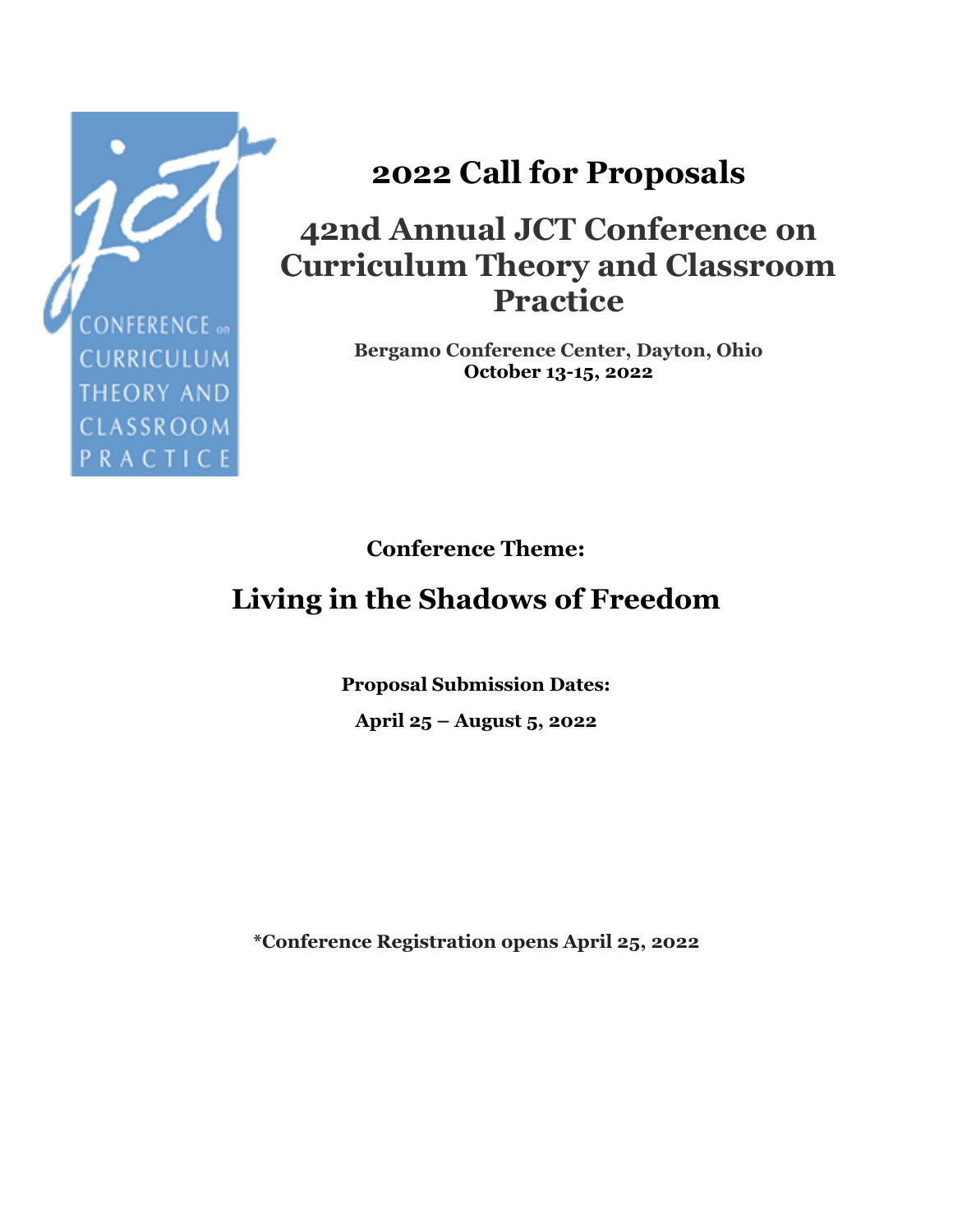We are pleased to present this year's call for proposals to participate in *JCT* 's annual **Bergamo 2022 Conference on Curriculum Theory and Classroom Practice**

#### **"Living in the Shadows of Freedom"**

In the state of Ohio, where we will be together in October for our annual conference, we have witnessed statehouse members considering bills (as of this printing) such as HB 327, which directly challenges the autonomy and freedom of educators who would teach what state representatives call "'divisive content' on racism and history"; critics argue that political movements such as this "threaten the freedom to learn about our country's full and complicated history and how it impacts our lives today" (Ingles, 2022).

Further, American society and the world have struggled with tensions over "freedom" and what to do about perceptions of "loss" or "attainment" of freedom in the face of public uproar over mask and vaccination mandates during the COVID-19 pandemic, the ongoing racial violence and continuous deaths of citizens of color—in particular—at the hands of law enforcement (Arango & Heyward, 2021), and the onset of an unprovoked, regional war in Ukraine where thousands of previously "free" and innocent civilians have been slaughtered by an invading army.

Completely intertwined, and at the forefront, in a new origin story that challenges and extends who we are as human beings and our manifestations of lives of struggle in multiple societies and cultures across the country and globe, Hannah-Jones (2021), in her foundational, transformational work *The 1619 Project: A New Origin Story*, says

The shameful paradox of continuing chattel slavery in a nation founded on individual freedom, scholars today assert, led to a further consolidation of whiteness across class, religious, and ethnic lines, and a hardening of the racial caste system. American democracy had been created on the backs of unfree Black labor. Blackness came to define whiteness—and whiteness defined American democracy prior to the Civil War. (p. 21)

Hannah-Jones' thesis in her brilliant opening chapter "Democracy" is that the journey toward freedom, long and hard, is led by those in bondage, and she argues convincingly that those who have suffered and sacrificed "by virtue of our bondage … became the most American of all" (p. 36). How do we as scholar practitioners transform that spirit of freedom in our work, remake society, reverse injustices, and advance education while continuing to recognize the great human toll of continuous subjugation on many levels including race, gender, economics, religion, perceived (dis)ability, and sexual orientation?

For this conference, how do scholar practitioners in the curriculum field understand, know, want, create, mistake, and treasure "freedom" in education, politics, religion, economy, health, sexuality, etc. from many perspectives? We aren't hoping to solve the dilemma or eliminate the shadow of nuance of the concept of freedom in our own lives